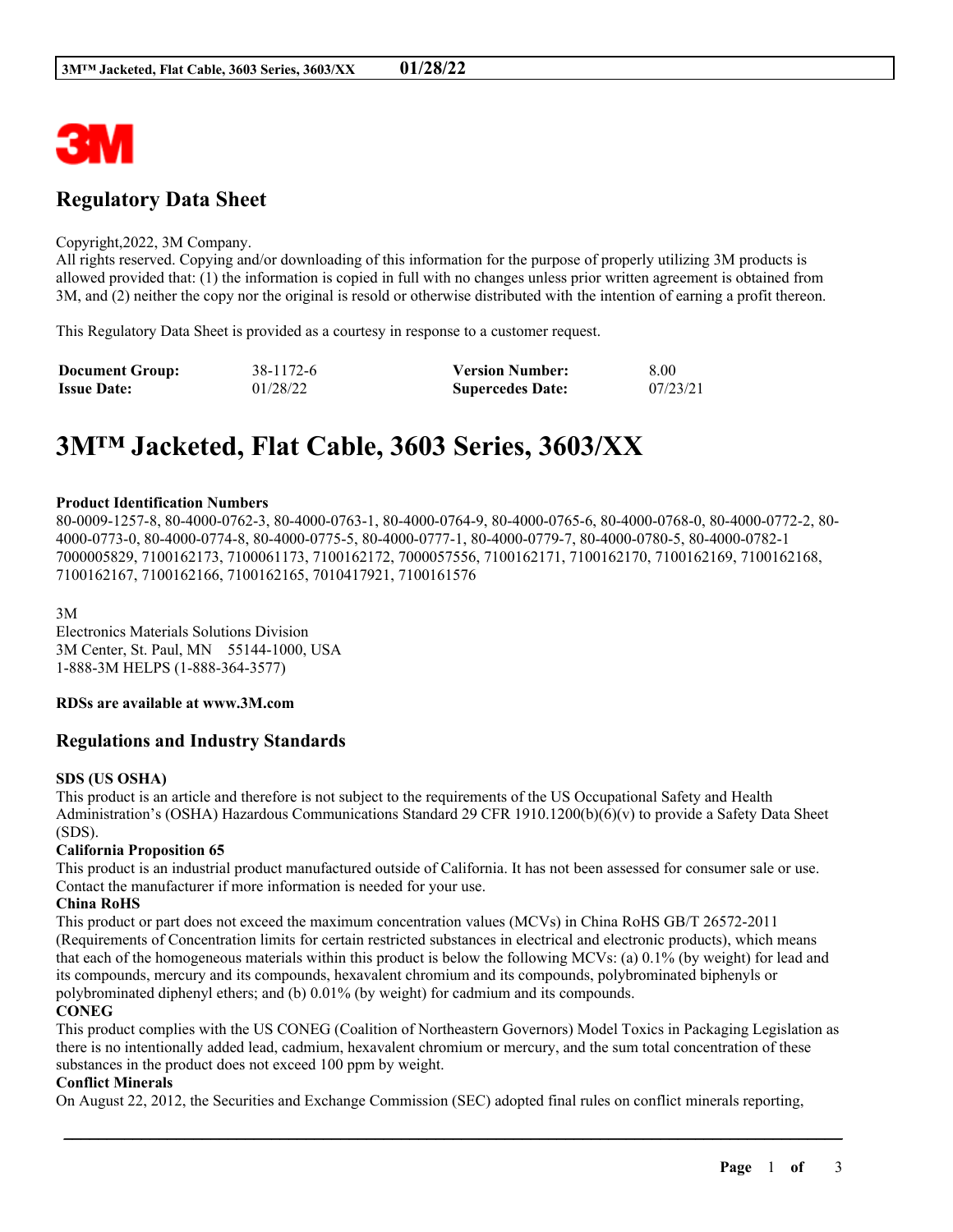pursuant to Section 1502 of the Dodd-Frank Act which requires manufacturers of products containing "conflict minerals" to disclose to the SEC whether those minerals are sourced from the Democratic Republic of Congo (DRC) or adjoining countries. 3M has been participating in the EICC-GeSI Extractives Workgroup, and are incorporating the EICC-GeSI Conflict Minerals Reporting template in existing systems for use with suppliers of materials that may contain conflict minerals covered by the SEC rules. 3M will provide product-specific information once the required supply chain data has been obtained.

## **CPSIA 2008**

A Certificate of General Conformity per the US Consumer Product Safety Act, 15 U.S.C. § 2063 (a)(1), as revised by section 102 of the 2008 US Consumer Product Safety Improvement Act, is not required for the requested product.

### **EU REACH**

Substances listed in Annex XIV of Regulation No 1907/2006 of the European Parliament and the Council concerning the Registration, Evaluation, Authorization and Restriction of Chemicals (REACH) are not intentionally added to this product.

## **EU REACH**

Substances listed in Annex XVII of Regulation No 1907/2006 of the European Parliament and the Council concerning the Registration, Evaluation, Authorization and Restriction of Chemicals (REACH) are not intentionally added to this product. **EU REACH**

This product is an article, without intended release of a chemical substance, under the Regulation No 1907/2006 of the European Parliament and the Council concerning the Registration, Evaluation, Authorisation and Restriction of Chemicals (REACH) (refer to REACH, Article 3(3)). It is not a chemical preparation. Therefore, it is not subject to the (pre)-registration or the registration process. It does not require a safety data sheet.

### **EU REACH**

This product, including any article that the product is composed of, does not contain at greater than 0.1% by weight a Substance of Very High Concern (SVHC) substance identified according to Article 59 of REACH. This declaration reflects the substances on the candidate SVHC list, effective January 2022.

### **EU RoHS**

This product does not exceed the maximum concentration values (MCVs) set under EU Directive 2011/65/EU (RoHS recast/RoHS 2), as stated in Annex II to that directive. This means that each of the homogenous materials within this product does not exceed the following MCVs: (a) 0.1% (by weight) for lead, mercury, hexavalent chromium, polybrominated biphenyls or polybrominated diphenyl ethers; and (b) 0.01% (by weight) for cadmium.

## **EU RoHS Phthalates**

This product does not exceed the maximum concentration values (MCVs) for phthalates set under EU Directive 2011/65/EU (RoHS recast/RoHS 2), as amended by EU 2015/863, which applies to finished EEE after July 22, 2019 for Category 1-7, 10- 11 products and after July 22, 2021 for Category 8 and 9 products. This means that each of the homogeneous materials within this product does not exceed the MCV of 0.1% (by weight) for each of the following phthalates: DEHP, BBP, DBP, and DIBP.

## **Sustainability and 3M**

Go to www.3M.com/sustainability to learn about 3M's programs. 3M is a signatory of the United Nations Global Compact (UNGC).

\_\_\_\_\_\_\_\_\_\_\_\_\_\_\_\_\_\_\_\_\_\_\_\_\_\_\_\_\_\_\_\_\_\_\_\_\_\_\_\_\_\_\_\_\_\_\_\_\_\_\_\_\_\_\_\_\_\_\_\_\_\_\_\_\_\_\_\_\_\_\_\_\_\_\_\_\_\_\_\_\_\_\_\_\_\_\_\_\_\_

## **Sustainability and 3M's Code of Conduct**

Go to www.3M.com/businessconduct

## **TSCA Section 6**

This product is not known to contain 2,4,6-Tri-tert-butylphenol (CAS 732-26-3).

**TSCA Section 6**

This product is not known to contain Decabromodiphenyl Ether (Deca-BDE) (CAS 1163-19-5).

**TSCA Section 6**

This product is not known to contain Hexachlorobutadiene (HCBD) (CAS 87-68-3).

**TSCA Section 6**

This product is not known to contain Pentachlorothiophenol (PCTP) (CAS 133-49-3).

### **TSCA Section 6**

This product is not known to contain Phenol, isopropylated phosphate (3:1) (PIP (3:1)) (CAS 68937-41-7).

## **Chemicals and/or Compounds of Interest**

**Arsenic and (As) Compounds** : Not intentionally added. **Asbestos** : Not intentionally added.